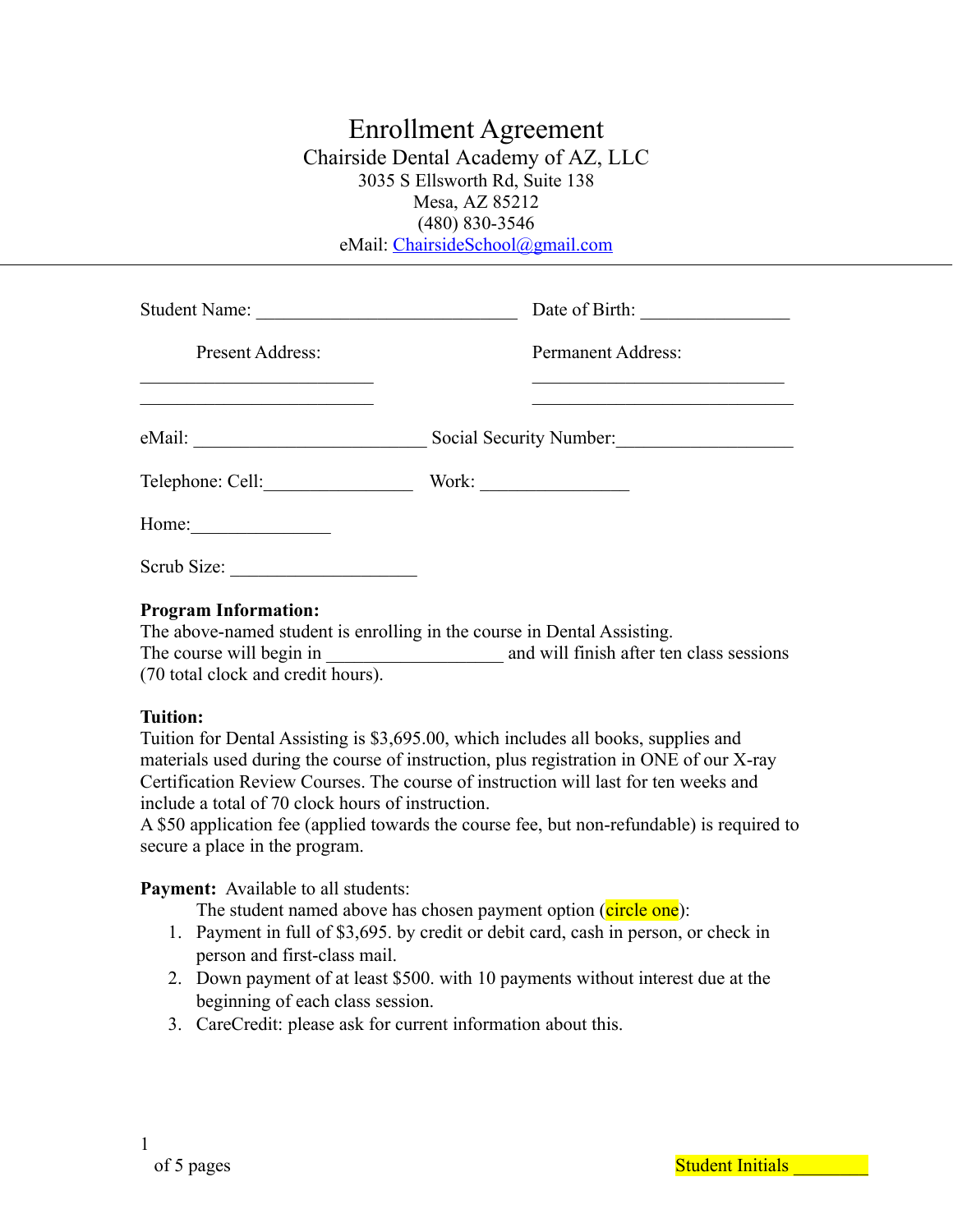# **Cancellation and Refund Policy:**

*Rejection:*

An applicant rejected by the school is entitled to a refund of all monies paid. *Three-Day Cancellation:*

An applicant who provides written notice of cancellation within three days (excluding Saturday, Sunday and Federal of State holidays) of signing an enrollment agreement is entitled to a refund of all monies paid. No later than 30 days of receiving the notice of cancellation, the school shall provide the 100% refund.

*Other cancellations:*

An applicant requesting cancellation more than three days after signing an enrollment agreement and making an initial payment, but prior to entering the school, is entitled to a refund of all monies paid minus a registration fee of \$50.

## **Refund after the commencement of classes:**

# **1. Procedure for withdrawal.**

- a. A student choosing to withdraw from the school after the commencement of classes is to provide written notice to the Director of the school. The notice is to indicate the expected last date of attendance and be signed and dated by the student.
- b. There is no Leave of Absence: see 4. **Special Cases** below.
- c. A student will be determined to be withdrawn from the institution if the student has not attended any class for 30 consecutive class days.
- d. All refunds will be issued within 30 days of the determination of the withdrawal date.
- 2. **Tuition refunds** are determined as follows:
	- a. Before the beginning of classes, the student is entitled to a refund of \$100% of the tuition (less the \$50 registration fee, if applicable).
	- b. After the commencement of classes, the tuition refund amount (less the \$50 registration fee, if applicable) shall be determined as follows:

| % of the <b>clock hours</b> attempted:      | Tuition Refund amount: |
|---------------------------------------------|------------------------|
|                                             |                        |
| $10\%$ or less                              | At least a 90%         |
| More than 10% and less than or equal to 20% | At least a $80\%$      |
| More than 20% and less than or equal to 30% | At least a 70%         |
| More than 30% and less than or equal to 40% | At least a $60\%$      |
| More than 40% and less than or equal to 50% | At least a 50%         |
| More than $50\%$                            | No Refund is required  |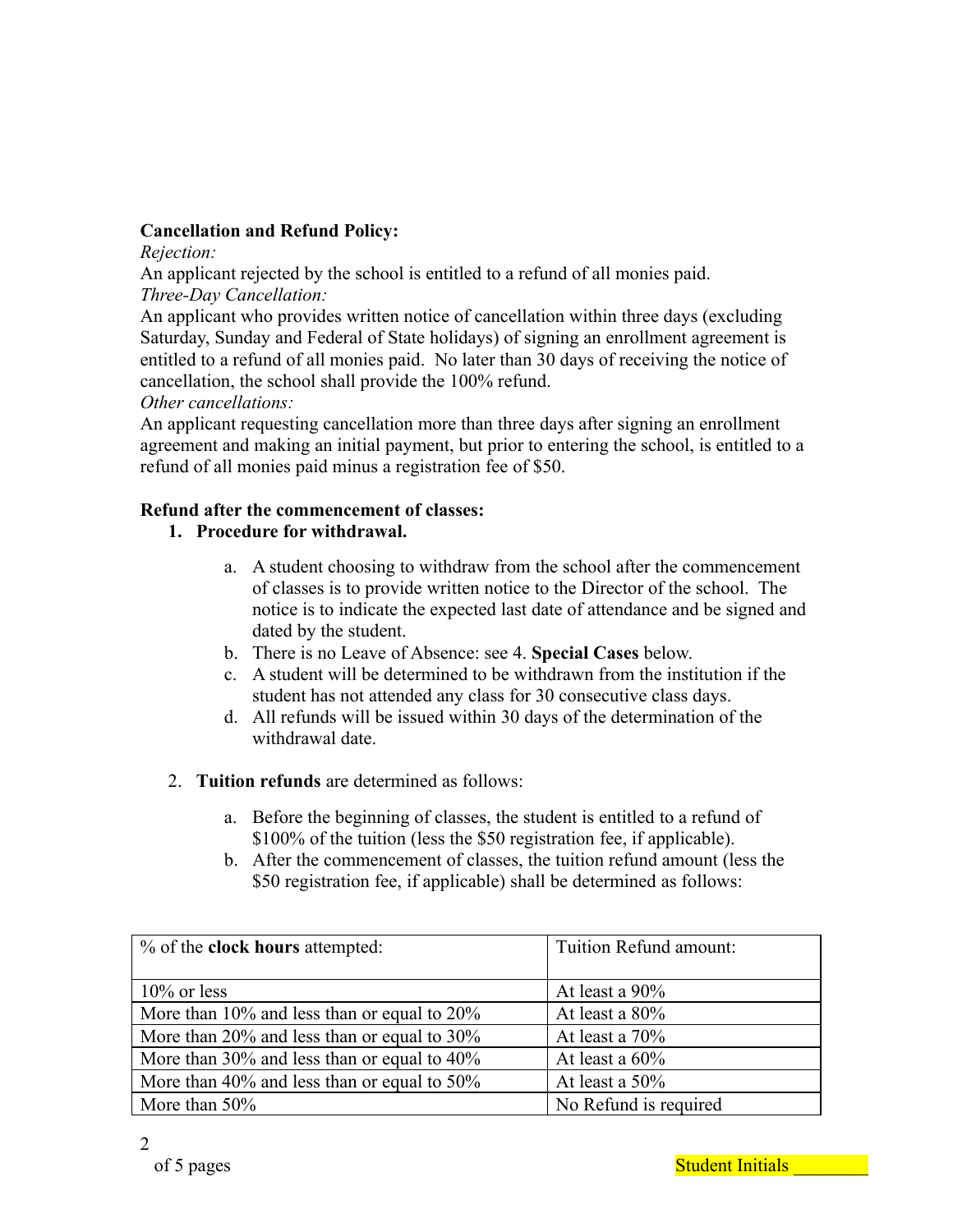# **3. Books and Supplies:**

There is no refund for equipment, books and supplies received by the student.

## **4. Special Cases:**

Those students wishing to cancel their enrollment for illness or personal reasons that make it impractical for them to complete the program may resume their course of study in the next class series with no financial penalty, or the school may choose to make a settlement which is reasonable and fair.

**5. Refunds** will be issued within 30 days of the date of student notification, or date of school determination (withdrawn due to absences or other criteria as specified in the school catalog).

#### **Holder in due course statement:**

Any holder of this consumer credit contract is subject to all claims and defenses which the debtor could assert against the seller of goods or services obtained pursuant hereto or with the proceeds hereof Recovery hereunder by the debtor shall not exceed amounts paid by the debtor (FTC Rule effective 5-14-76).

#### **Student Grievance Procedure:**

Should the student have a complaint, grievance, or dispute while enrolled at Chairside Dental Academy of AZ, LLC, they should follow this procedure: (1) Ask to discuss the matter in private with one or more of the instructors. (2) If the student feels that the matter remains unresolved, they should submit in writing a formal complaint to the Onsite Director (Monica Kirchner). The director will respond in writing within 5 working days following receipt of the written complaint. (3) If the student does not hear back, they should contact the Director of Education (Dolores Finegold). (4) If the student complaint cannot be resolved after exhausting the institution's grievance procedure, the student may then file a complaint with the Arizona State Board for Private Postsecondary Education. The student must contact the State Board for further details. The State Board address is: 1740 W. Adams St., Suite 3008, Phoenix, AZ 85007; phone 602-542-5709; website: [http://www.azppse.gov](http://www.azppse.gov/).

## **The Student Understands:**

- **1.** The School does not accept credit for previous education, training, work experience (experiential learning), or CLEP.
- **2.** The School does not guarantee job placement to graduates upon program/course completion or upon graduation.
- **3.** The School reserves the right to reschedule the program start date when the number of students scheduled is too small.
- **4.** The School will not be responsible for any statement of policy or procedure that does not appear in the School catalog.
- **5.** The School reserves the right to discontinue the student's training for unsatisfactory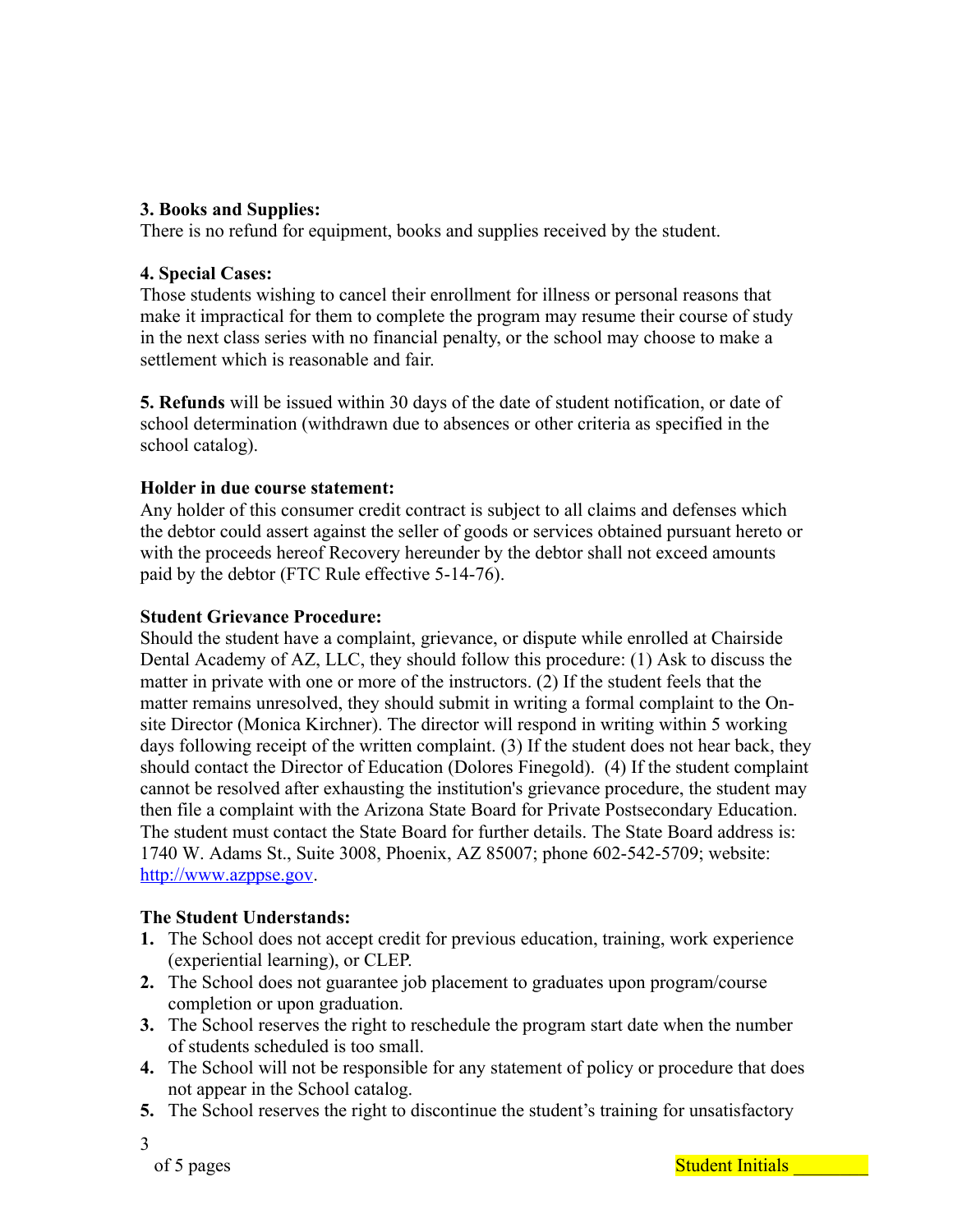progress, nonpayment of tuition or failure to abide by School's rules.

**6.** Information concerning other Schools that may accept the School's credits toward their programs can be obtained by contacting the office of the

President. It should not be assumed that any programs described in the School catalog could be transferred to another institution. The School does not guarantee the transferability of credits to a college, university or institution. Any decision on the comparability, appropriateness and applicability of credits and whether they should be accepted is the decision of the receiving institution.

**7.** This document does not constitute a binding agreement until accepted in writing by all parties.

## **Student Acknowledgements:**

**1.** I hereby acknowledge receipt of the School's catalog dated , which contains information describing programs offered, and equipment/supplies provided. The School's Operations Catalog is included as a part of this enrollment agreement, and I acknowledge that I have received a copy of this catalog.

#### **Example 15 Student initials**

- **2.** Also, I have carefully read and received an exact copy of this enrollment agreement. \_\_\_\_\_\_\_\_\_\_ Student Initials
- **3.** I understand that the School may terminate my enrollment if I fail to comply with attendance, academic and financial requirement or if I disrupt the normal activities of the School. While enrolled in the School, I understand that I must maintain satisfactory academic progress as described in the School catalog and that my financial obligation to the School must be paid in full before a certificate may be awarded.

## **Example 15 Student initials**

**4.** I also understand that this institution does not guarantee job placement to graduates upon program/course completion or upon graduation.

**Example 2.1 Student initials**